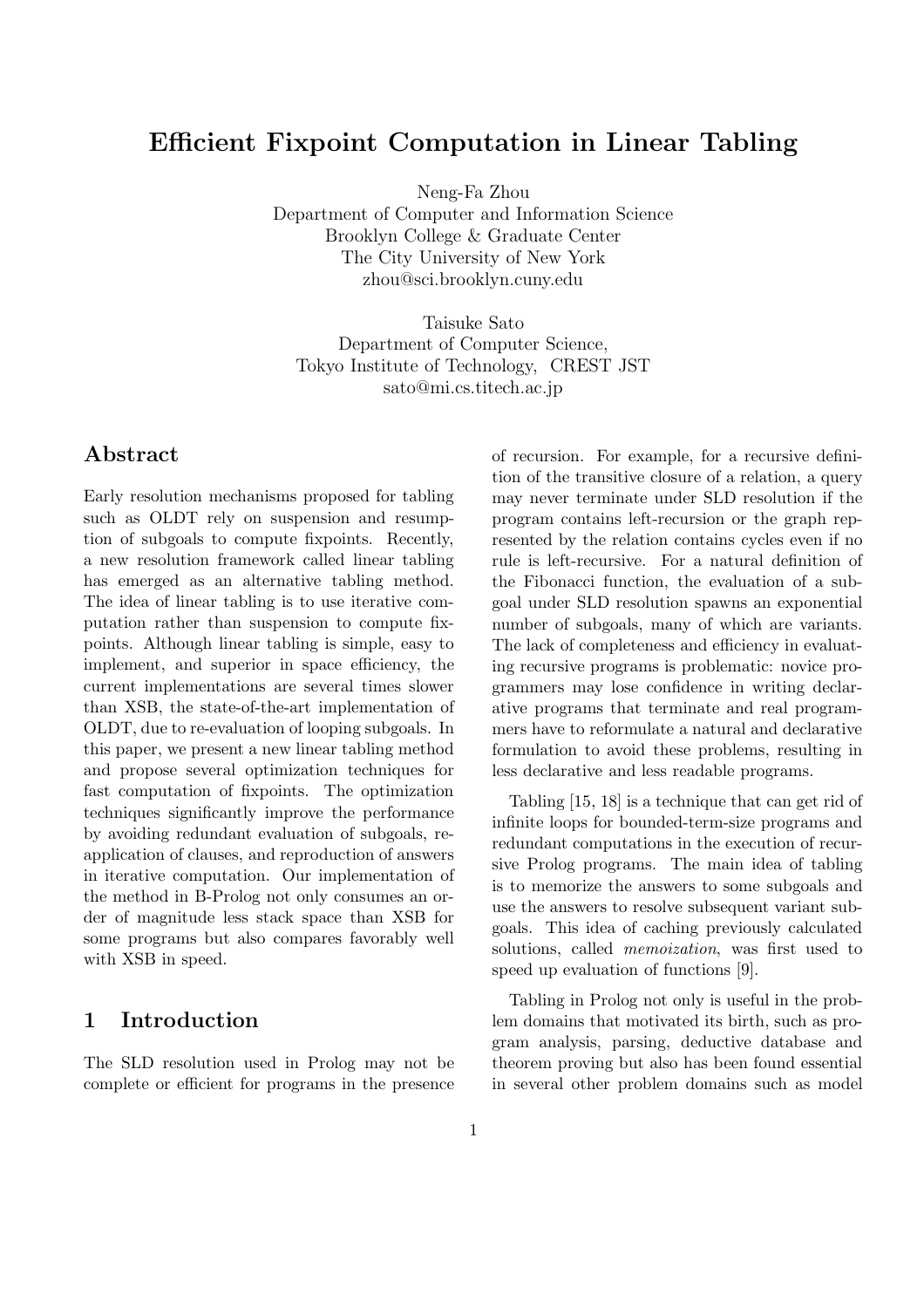checking [11] and sample-based statistical learning [19].

OLDT [15] is the first revised SLD resolution that accommodates the idea of tabling. In OLDT, a table area is used to record subgoals and their answers. When a subgoal (*producer*) is first encountered in execution, it is resolved by using program clauses just as in SLD resolution with the exception that the subgoal and its answers are recorded in the table. When a subgoal (consumer) is encountered that is subsumed by one of its ancestors, OLDT does not expand it as in SLD resolution but rather uses the answers in the table to resolve it. After the answers are exhausted, the computation of the consumer is suspended until the producer produces new answers into the table. The process is continued until the fixpoint is reached, i.e. when no answers are available for consumers and no producers can produce any new answers. Several other resolution formalisms including SLG [3] and SLS [2] have been developed for tabling that rely on suspension and resumption of subgoals to compute fixpoints. XSB is the first Prolog system that successfully supports tabling [13].

OLDT is non-linear in the sense that the state of a consumer must be preserved before execution backtracks to its producer. This non-linearity requires freezing stack segments [13] or copying stack segments into a different area [5] before backtracking takes place. Recently, another formalism, called linear tabling<sup>1</sup>, has emerged as an alternative tabling method [14, 21, 7]. The main idea of linear tabling is to use iterative computation rather than suspension to compute fixpoints. A significant difference between linear tabling and OLDT lies in the handling of variant descendents of a subgoal. In linear tabling, after a descendent consumes all the answers, it either fails or turns into a producer, producing answers by using the alternative clauses of the ancestor. A subgoal is called a looping subgoal if a variant occurs as a descendent in its evaluation. The evaluation of looping subgoals must be iterated to ensure the completeness of evaluation.

Linear tabling is relatively easy to implement on top of a WAM-like abstract machine thanks to its linearity. Linear tabling is more space efficient than suspension-based methods since the states of subgoals need not be preserved. Nevertheless, current implementations of linear tabling [21, 7] are still significantly slower than XSB due to re-evaluation of looping subgoals. For certain programs, the gap in speed can be stunning. Our test of a grammar that contains a large number of interdependent recursive predicates reveals that the gap can be exponential!

This work stems from our desire for an efficient tabling system for a learning system [19]. We designed a new linear tabling method that accommodates well a set of optimization techniques for avoiding redundant evaluation of subgoals, reapplication of clauses, and reproduction of answers in iterative computation. These optimization techniques dramatically enhance the speed of linear tabling. Our implementation of the method in B-Prolog not only consumes an order of magnitude less stack space than XSB for some programs but also compares favorably well with XSB in speed.

### 2 Linear Tabling

Linear tabling is a framework from which different methods can be derived based on the strategies used in handling looping subgoals in forward execution, backtracking, and iteration. We first give the framework and then describe the method we choose. The description is made as much selfcontained as possible. The reader is referred to [8] for a description of SLD resolution.

Let  $P$  be a program. Tabled predicates in  $P$  are explicitly declared and all the other predicates are assumed to be non-tabled. A clause in a tabled predicate is called a tabled clause and a subgoal of a tabled predicate is called a tabled subgoal. Tabled predicates are transformed into a form that facilitates execution: each tabled clause ends with a dummy subgoal named  $memo(H)$  where H is the head, and each tabled predicate contains a dummy ending clause whose body contains only one subgoal named *check\_completion(H)*. For example, given the definition of the transitive closure of a

<sup>&</sup>lt;sup>1</sup>Notice that the word *linear* here has nothing to do with complexity or liner logic. It has the same meaning as L in SLD: a derivation is made up of a sequence of goals  $G_0 \Rightarrow$  $G_1 \Rightarrow \ldots \Rightarrow G_k$  such that  $G_{i+1}$  is derived from  $G_i$ .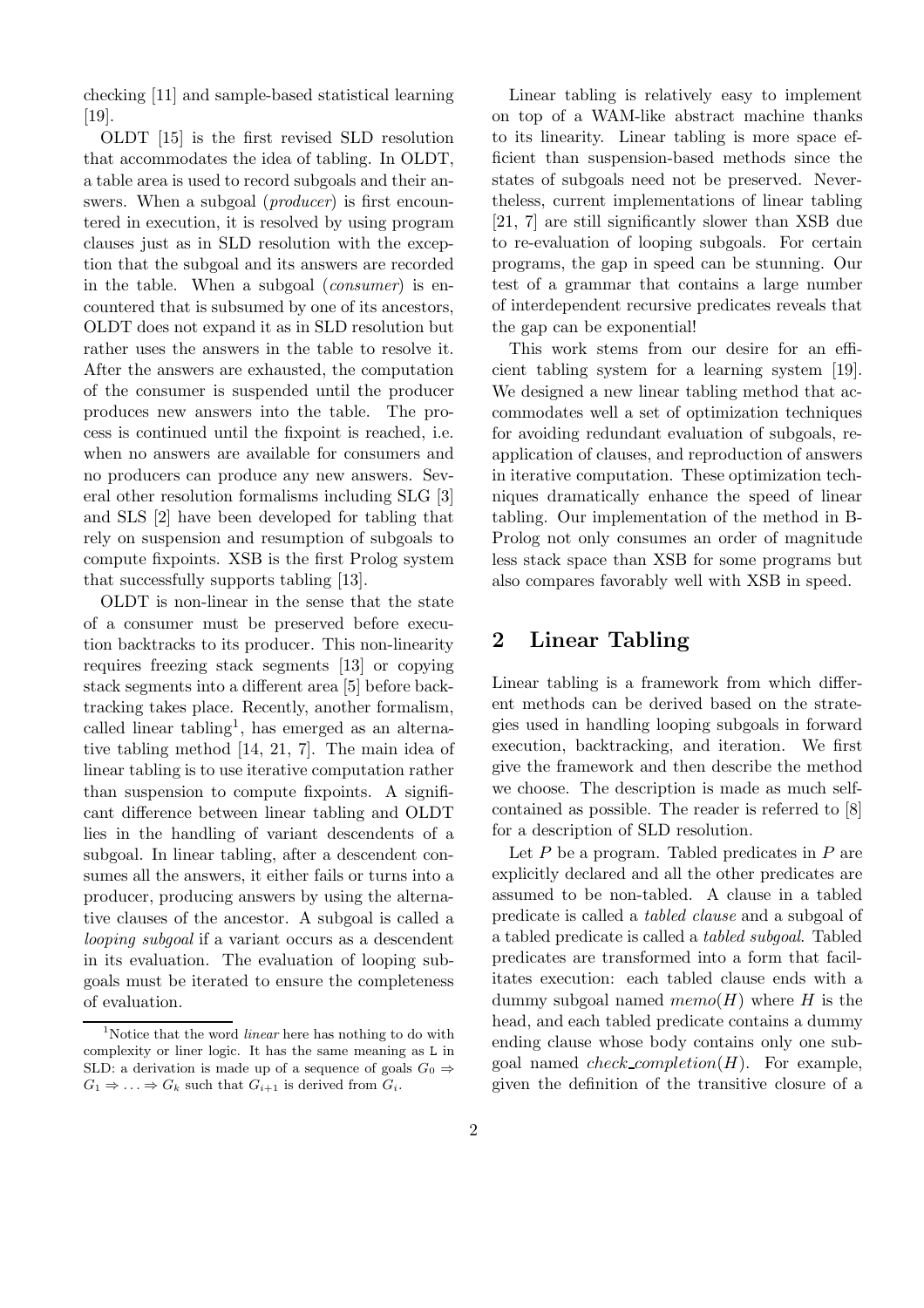relation,

 $p(X,Y):-p(X,Z),e(Z,Y)$ .  $p(X, Y) : -e(X, Y)$ .

The transformed predicate is as follows:

 $p(X,Y):-p(X,Z),e(Z,Y),$ memo( $p(X,Y)$ ).  $p(X,Y):-e(X,Y)$ , memo( $p(X,Y)$ ).  $p(X,Y):-\text{check\_completion}(p(X,Y))$ .

A table is used to record subgoals and their answers. For each subgoal and its variants, there is an entry in the table that stores the state of the subgoal (complete or not) and an answer table for holding the answers generated for the subgoal. Initially, the answer table is empty.

**Definition 1** Let  $G = (A_1, A_2, ..., A_k)$  be a goal. The first subgoal  $A_1$  is called the *selected subgoal* of the goal.  $G'$  is derived from G by using an answer F in the table if there exists a unifier  $\theta$  such that  $A_1\theta = F$  and  $G' = (A_2, ..., A_k)\theta$ . G' is derived from G by using a clause " $H \leftarrow B_1, ..., B_m$ " if  $A_1 \theta = H \theta$ and  $G' = (B_1, ..., B_m, A_2, ..., A_k)\theta$ .  $A_1$  is said to be the parent of  $B_1, \ldots$ , and  $B_m$ . The relation ancestor is defined recursively from the parent relation.

**Definition 2** Let  $G_0$  be a given goal, and  $G_0 \Rightarrow$  $G_1 \Rightarrow \ldots \Rightarrow G_n$  be a *derivation* where each goal is derived from the goal immediately before it. Let  $G_i = (A...)$  be a goal where A is the selected subgoal. A is called a pioneer in the derivation if no variant of A has been selected in goals before  $G_i$ in the derivation. Let  $G_i \Rightarrow \dots \Rightarrow G_j$  be a subsequence of the derivation where  $G_i = (A...)$  and  $G_j = (A'...).$  The sub-sequence forms a *loop* if A is an ancestor of  $A'$ , and  $\overline{A}$  and  $\overline{A}'$  are variants. The subgoals  $A$  and  $A'$  are called *looping subgoals*. Moreover,  $A'$  is called a *follower* of  $\overrightarrow{A}$ .

Notice that a derivation  $G_i \Rightarrow \dots \Rightarrow G_j$  does not form a loop if the selected subgoal of  $G_i$  is not an ancestor of that of  $G_i$ . Consider, for example, the goal " $p(X)$ ,  $p(Y)$ " where p is defined by facts. The derivation " $p(X), p(Y)$ "  $\Rightarrow p(Y)$  does not form a loop even though the selected subgoal  $p(Y)$  in the second goal is a variant of the selected subgoal  $p(X)$  of the first goal since  $p(X)$  is not an ancestor of  $p(Y)$ .

**Definition 3** The  $SLD$  tree for a given goal  $G$  is a tree satisfying the following: (1)  $G$  is the root of the tree; and (2) for each node, the derived goals are the children of the node. The children are ordered based on the textual order of the applied clauses in the program. For each node in an SLD tree, the path from it to a leaf corresponds to a derivation of the node. A node in an SLD tree is called a top-most looping node if the selected subgoal of the node is the pioneer of a loop in a path and the pioneer is not contained in any other loops. The selected subgoal of a top-most looping node is called a top-most looping subgoal.

For example, there are two loops in the SLD tree in Figure 1. Node 1:p is a top-most looping node while  $2:q$  is not since q is contained in  $p$ 's loop.



Figure 1: Top-most looping subgoals.

Linear tabling takes a transformed program and a goal, and tries to find a path in the SLD tree that leads to an empty goal. To simplify the presentation, we assume that the primitive table start( $A$ ) is executed when a tabled subgoal A is encountered. Just as in SLD resolution, linear tabling explores the SLD tree in a depth-first fashion, taking special actions when  $table\_start(A)$ ,  $memo(A)$ , and  $check\_completion(A)$  are encountered. Backtracking is done in exactly the same way as in SLD resolution. When the current path reaches a dead end, meaning that no action can be taken on the selected subgoal, execution backtracks to the latest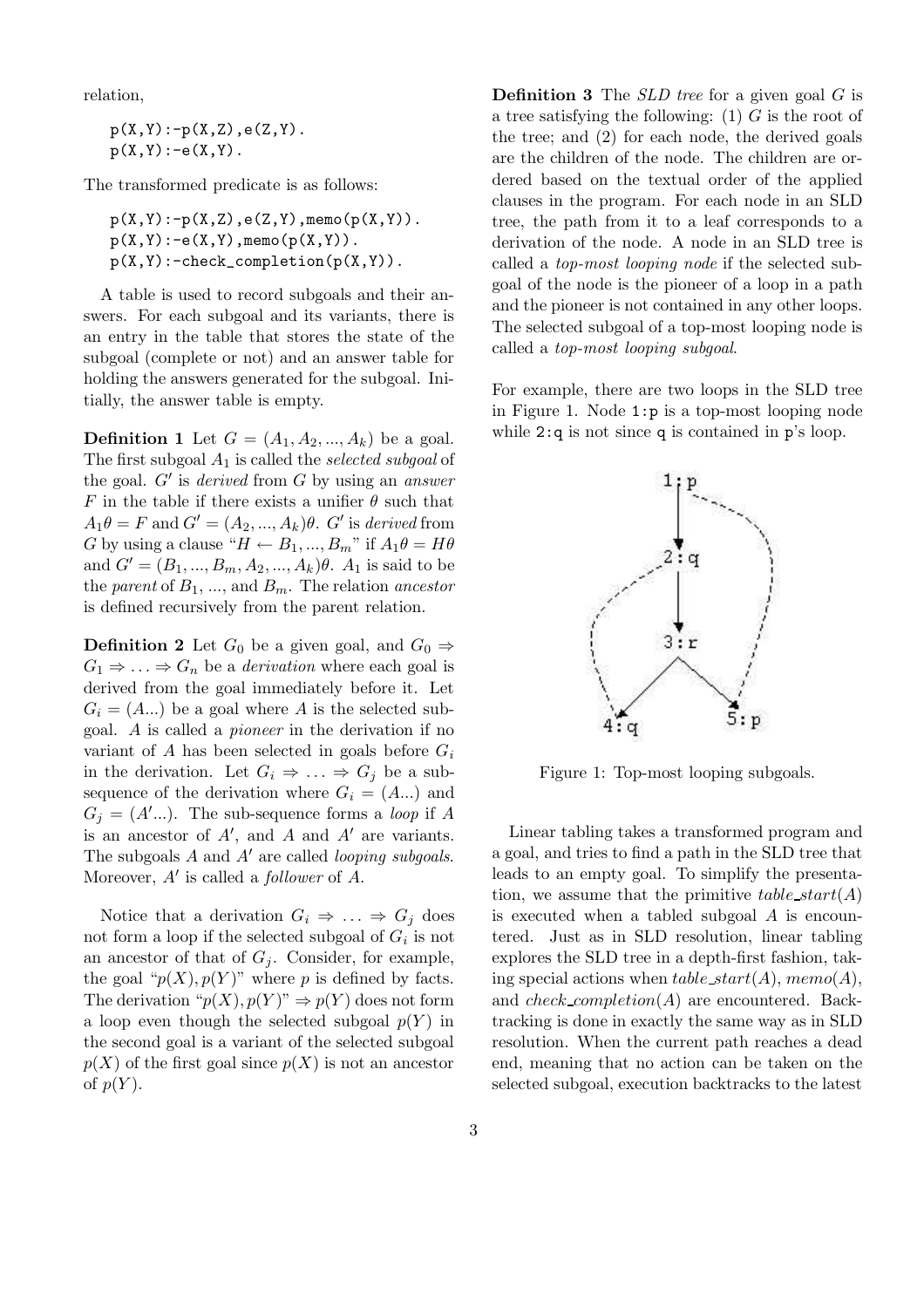previous goal in the path and continues with an alternative branch. When execution backtracks to a top-most looping subgoal in the SLD tree, the subgoal must be re-evaluated to ensure that no answer is lost. The evaluation of a top-most looping subgoal must be iterated until the fixpoint is reached.

A linear tabling method is defined by the strategies used in the three primitives:  $table\_start(A)$ ,  $memo(A)$ , and *check\_completion(A)*. The following defines a method.

#### $table\_start(A)$

This primitive is executed when a tabled subgoal A is encountered. The subgoal A is registered into the table if it is not registered yet. If  $A$ 's state is complete meaning that A has been completely evaluated before, then  $A$  is resolved by using the answers in the table.

If A is a pioneer of the current path, meaning that it is encountered for the first time, then it is resolved by using program clauses.

If A is a follower of some ancestor  $A_0$ , meaning that a loop has been encountered, then it is resolved by using the answers in the table. After the answers are exhausted, the subgoal fails. Failing a follower is unsafe since it may have not returned all of its possible answers. For this reason, a top-most looping subgoal needs be iterated until no new answer can be produced.

#### $memo(A)$

This primitive is executed when an answer is found for the tabled subgoal A. If the answer A is already in the table, then just fail; otherwise fail after the answer is added into the table. The failure of memo postpones the consumption of answers until all clauses have been tried.

#### $check\_completion(A)$

This primitive is executed when the subgoal A is being resolved by using program clauses and the dummy ending clause is being tried. If A has never occurred in a loop, then A's state is set to complete and A is failed after all the answers are consumed.

If A is a top-most looping subgoal, we check whether any new answers were produced during

the last round of evaluation of  $A$ . If so,  $A$  is resolved again by using program clauses. Otherwise, if no new answers were produced A is resolved by answers after being set to complete. Notice that a top-most looping subgoal does not return any answers until it is complete.

If A is a looping subgoal but not a top-most one, A will be resolved by using answers after its state is set to temporary complete. Notice that A's state cannot be set to complete since A is contained in a loop whose top-most subgoal has not been completely evaluated. For example, in Figure 1 q reaches its fixpoint only after the top-most loop subgoal p reaches its fixpoint.

#### Example

Consider the following example program and the query  $p(a, Y0)$ .

$$
p(X,Y):=p(X,Z), e(Z,Y), \text{memo}(p(X,Y)). (p1) p(X,Y):=e(X,Y), \text{memo}(p(X,Y)). (p2) p(X,Y):=check\_completion(p(X,Y)). (p3) e(a,b).
$$

 $e(b,c)$ .

The following shows the steps that lead to the production of the first answer:

1: 
$$
\frac{p(a, Y0)}{\sqrt{\text{apply p1}}}
$$
\n2: 
$$
\frac{p(a, Z1)}{\text{loop found, backtrack to goal 1}}
$$
\n1: 
$$
\frac{p(a, Y0)}{\sqrt{\text{apply p2}}}
$$
\n3: 
$$
\frac{e(a, Y0)}{\sqrt{\text{apply p2}}}
$$
\n4: 
$$
\frac{\text{mean}(p(a, Y0))}{\sqrt{\text{apply e(a,b)}}}
$$
\n5: 
$$
\frac{\text{mean}(p(a, b))}{\sqrt{\text{add answer p(a,b)}}}
$$

After the answer  $p(a,b)$  is added into the table,  $memo(p(a,b))$  fails. The failure forces execution to backtrack to  $p(a, Y0)$ .

1: 
$$
p(a, Y0)
$$
  
\n $\Downarrow$  apply p3  
\n5: check-completion(p(a, Y0))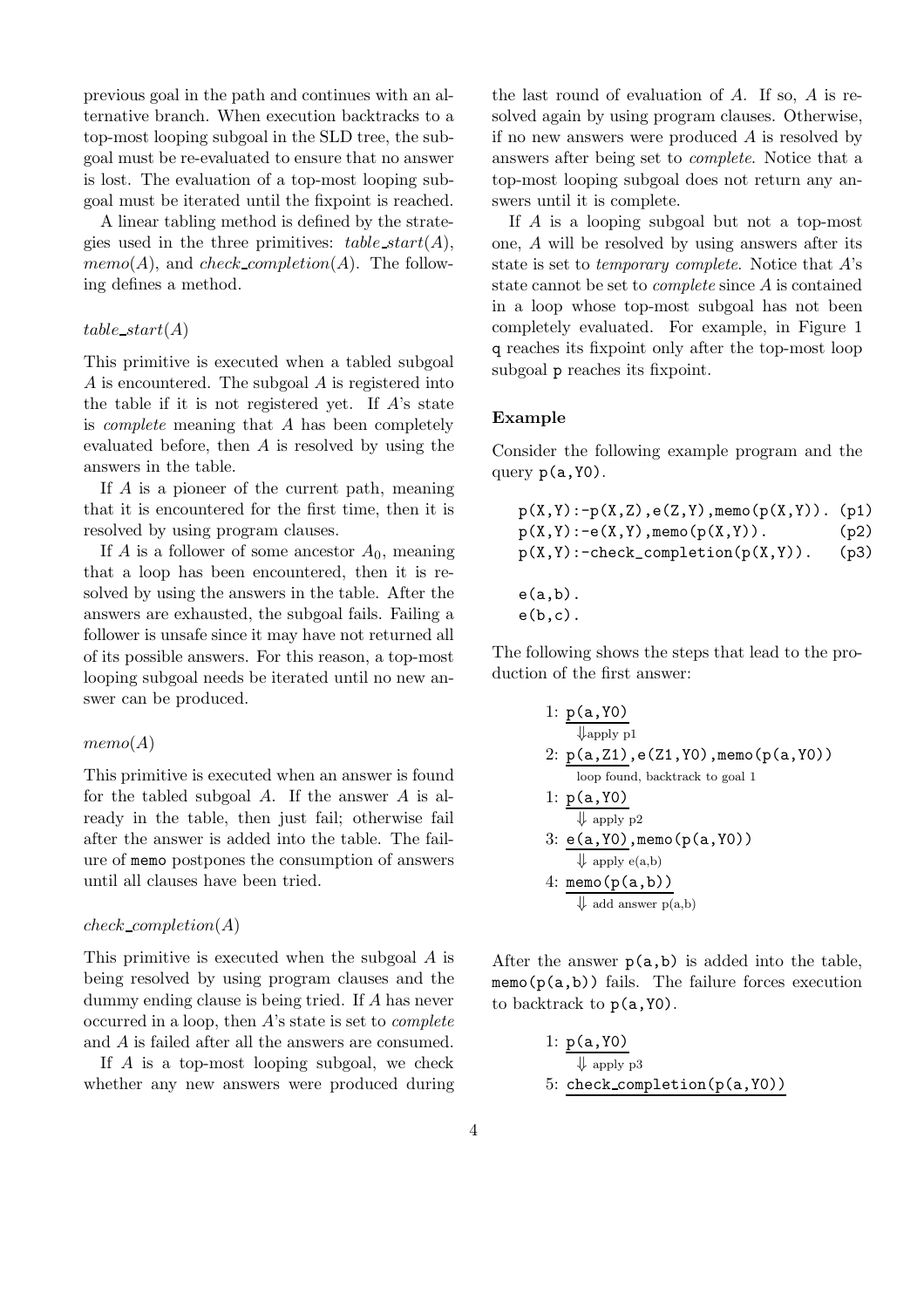Since  $p(a, Y0)$  is a top-most looping subgoal that has not been completely evaluated yet, check completion(p(a,Y0)) does not consume the answer in the table but instead starts reevaluation of the subgoal.

\n- 1: 
$$
p(a, Y0)
$$
\n- $\downarrow$  apply pl
\n- 6:  $p(a, Z1)$ , e(Z1, Y0), memo(p(a, Y0))
\n- $\downarrow$  use answer p(a,b)
\n- 7:  $\underline{e(b, Y0)}$ , memo(p(a, Y0))
\n- $\downarrow$  apply e(b,c)
\n- 8: memo(p(a, c))
\n

When the follower  $p(a, Z1)$  is encountered this time, it consumes the answer  $p(a,b)$ . The current path leads to the second answer  $p(a, c)$ . On backtracking, the goal numbered 6 becomes the current goal.

\n- 6: 
$$
p(a, Z1)
$$
, e(Z1, Y0), memo(p(a, Y0))
\n- Use answer p(a,c)
\n- 9:  $e(c, Y0)$ , memo(p(a, Y0))
\n

Goal 9 fails. Execution backtracks to the top goal and tries the clause p3 on it.

1: 
$$
p(a, Y0)
$$
  
\n $\Downarrow$  apply p3  
\n10: check-completion(p(a, Y0))

Since the new answer  $p(a, c)$  was produced in the last round of evaluation, the top-most looping subgoal p(a,Y0) needs to be evaluated again. The next round of evaluation produces no new answer and thus the subgoal's state is set to complete. After that the top-most subgoal is resolved by using the answers  $p(a,b)$  and  $p(a,c)$ .

#### Soundness and Completeness

Our tabling method inherits the main idea from [14], i.e., iterating the evaluation of top-most looping subgoals until no new answer is produced, but adopts different strategies: followers consume answers only and pioneers consume answers lazily. These strategies do not affect the soundness and completeness of the method. The proof is omitted due to the limit of space.

### 3 Implementation

Changes to the Prolog machine TOAM [20] are needed to implement the new tabling method. This section describes the changes to the data structures and the instruction set.

### 3.1 Data structures

A new data area, called table area, is introduced for memorizing tabled subgoals and their answers. The subgoal table is a hash table that stores all the tabled subgoals encountered in execution. For each tabled subgoal and its variants, there is an entry in the table that contains the following information:

| Copy                  |
|-----------------------|
| PionnerAR             |
| State                 |
| TopMostLoopingSubgoal |
| DependentSubgoals     |
| AnswerTable           |

The field Copy points to the copy of the subgoal in the table area. In the copy, all variables are numbered. Therefore all variants of the subgoal are identical.

The field PionnerAR points to the frame of the pioneer, which is needed for implementing cuts. When the choice point of a tabled subgoal is cut off before the subgoal reaches completion, the field PionnerAR will be set to null. When a variant of the subgoal is encountered again after, the subgoal will be treated as a pioneer.

The field State indicates whether the subgoal is a looping subgoal, whether the subgoal is in its first round of evaluation or an iterative round of evaluation, and whether the subgoal is complete.

The TopMostLoopingSubgoal field points to the entry for the top-most looping subgoal, and the field DependentSubgoals stores the list of subgoals on which this subgoal depends. When a top-most looping subgoal becomes complete, all of its dependent subgoals turn to complete too.

The field AnswerTable points to the answer table for this subgoal, which is also a hash table. Hash tables expand dynamically.

In the abstract machine TOAM [20] different structures of frames are used for different types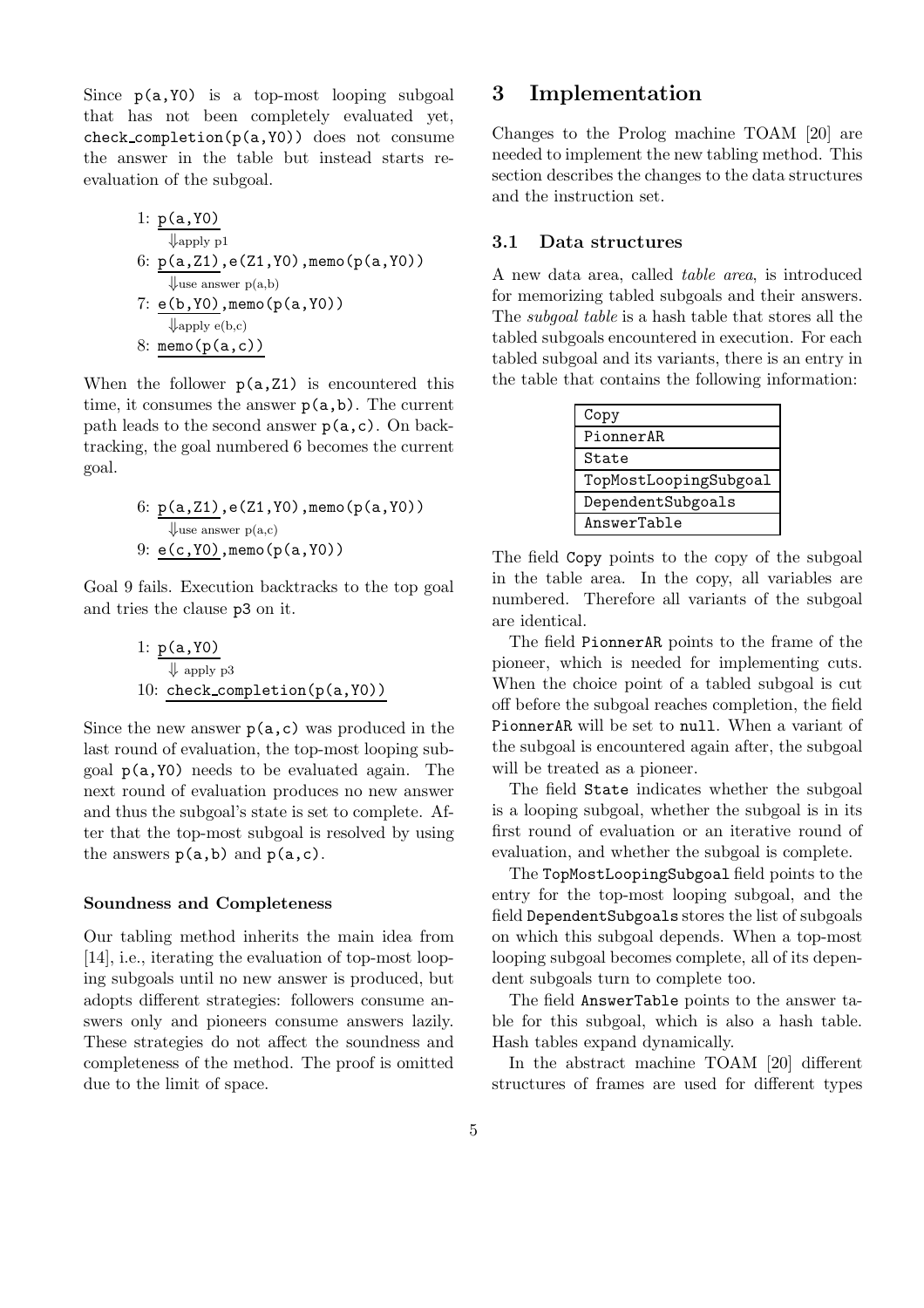of predicates. A new frame structure is introduced for tabled predicates. The frame for a tabled predicate contains the following three slots in addition to those slots stored in a choice point frame<sup>2</sup>:

| SubgoalTable  |
|---------------|
| CurrentAnswer |
| Revised       |

The SubgoalTable points to the subgoal table entry. The CurrentAnswer points to the last answer that was consumed. The next answer can be reached from this reference on backtracking. The field Revised tells whether any new answers have been added into the table since the frame was pushed on to the stack. This field must be propagated to the previous tabled frame when this frame is deallocated. When execution backtracks to a top-most looping subgoal, if the Revised field is set, then we will start another round of evaluation. A top-most looping subgoal is complete if this field is unset after a round of evaluation. At that time, the subgoal and all of its dependent subgoals will be set to complete.

### 3.2 Instructions

Three new instructions, namely allocate table, memo, and check completion, are introduced into the TOAM for compiling tabled predicates. The following shows the compiled code of the transitive closure example:

% p(X,Y):-p(X,Z),e(Z,Y). % p(X,Y):-e(X,Y). p/2: allocate\_table 2,1 fork c2 para\_value y(2) para\_var y(-13) call p/2 % p(X,Z) para\_value y(-13) para\_value y(1) call e/2 % e(Z,Y) memo

<sup>2</sup>A choice point frame has the following slots: FP (parent frame), CPS (continuation program pointer on success), CPF (continuation program pointer on failure), TOP (top of the control stack), B (parent choice point), H (top of the heap), and T (top of the trail stack).

c2: fork c3 para\_value y(2) para\_value y(1) call e/2 % e(X,Y) memo c3: check\_completion p/2

Let A be a subgoal to the predicate. The allocate table instruction allocates a frame for A, and adds an entry to the table if A has not been registered yet. The two operands 2 and 1 denote the arity and the number of local variables, respectively. If A has an entry in the table whose state is complete, then A is resolved by using the answers in the table. If A is a pioneer of the current path, meaning that it is encountered for the first time, then control is moved to the next instruction, resolving A using the program clauses. If A is a follower of some ancestor  $A_0$ , meaning that a loop has been encountered, then it is resolved by using the answers in the table, and is failed after the answers are exhausted.

The memo instruction is executed when an answer is found for  $A$ . If the answer  $A$  is already in the table, then just fail; otherwise fail after the answer is added into the table. The failure of memo postpones the consumption of answers until all clauses have been tried.

The check completion instruction is executed when A is being resolved by using program clauses and all the clauses have been tried. If A has never occurred in a loop, then A's state can be set to complete and A can be failed after all the answers are consumed. If A is a top-most looping subgoal, we check whether any new answers were produced during the last round of evaluation. If so, A is resolved again by using program clauses starting at p/2. Otherwise, if no new answer was produced, A is resolved by using answers after being set to complete. If A is a looping subgoal but not a topmost one, A will be resolved by using answers after its state is set to temporary complete. A will be set to complete after its top-most looping subgoal becomes complete.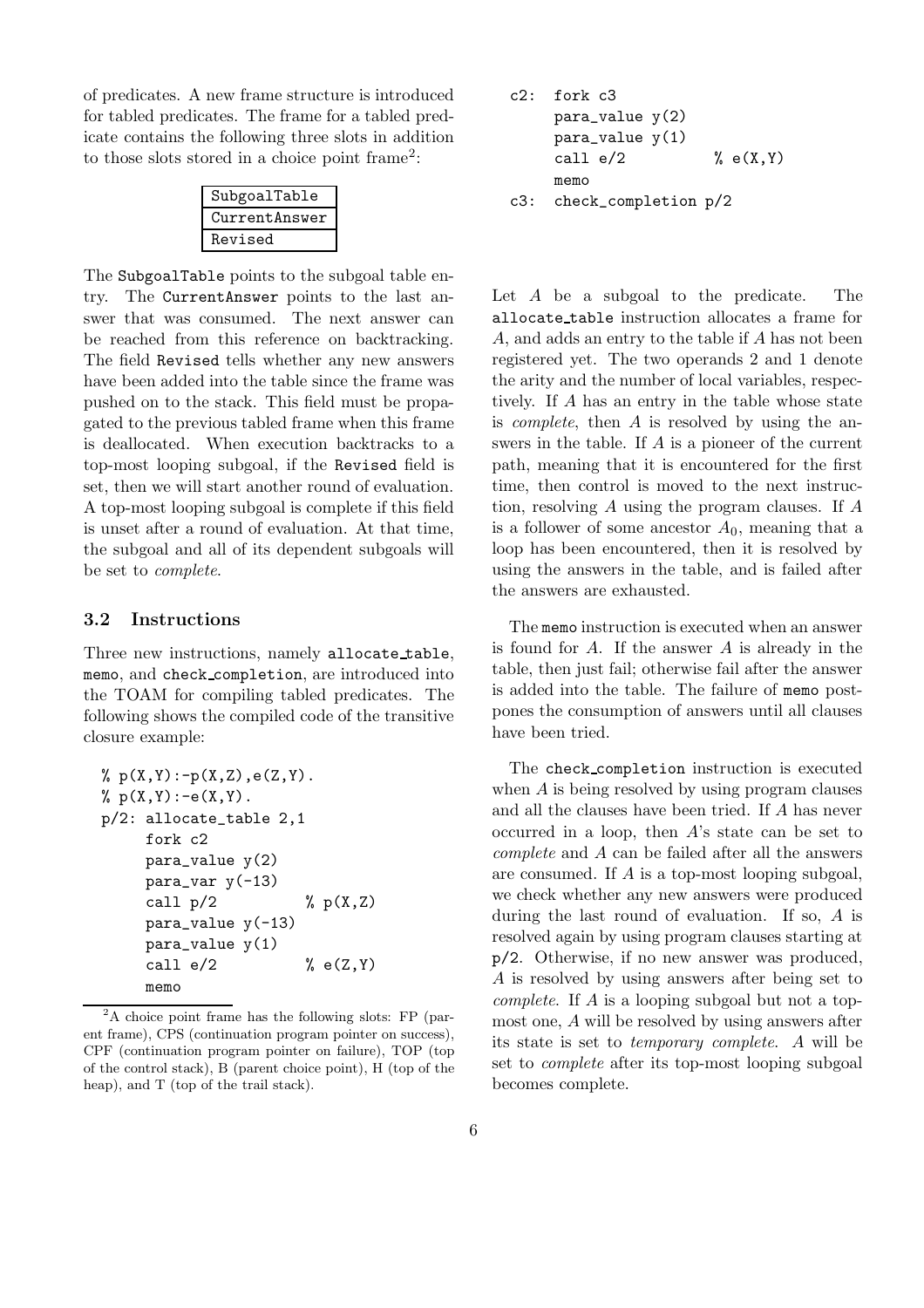## 4 Optimization Techniques

Linear tabling relies on iterative evaluation of topmost looping subgoals to compute fixpoints. Blind re-computation of all subgoals and clauses is not computationally acceptable. A system should reevaluate only those subgoals and should use only those clauses and answers that can contribute to the generation of new answers. This section describes four optimization techniques that avoid unnecessary re-computation. This section also proposes an optimization technique that avoids copy of data between the table area and the heap.

#### 4.1 Avoid Re-evaluation of Clauses

In the first round of evaluation of a subgoal, all the clauses must be considered. In the subsequent rounds, however, only those clauses that can produce new answers should be used. For example, the clause that terminates the recursion in the transitive closure example needs not be re-evaluated. We propose a program analysis method that determines what clauses need not be re-evaluated.

For a given program, we find a mapping from the predicate symbols in the program to the set of integers that reflects the dependence or calling relationship.

**Definition 4** Given a program. Let  $m$  be a mapping from the set of predicate symbols in the program to the set of integers. The mapping  $m$  is satisfactory with respect to the calling relationship if for each clause " $H$ :− $A_1, A_2, ..., A_n$ ",  $m(H) \geq$  $m(A_i)$  for  $i = 1, 2, ..., n$ .

**Theorem 4.1** A clause " $H: -A_1, A_2, ..., A_n$ " in a program needs not be re-evaluated if there exists a satisfactory mapping  $m$  for the program such that  $m(H) > m(A_i)$  for any  $i = 1, 2, ..., n$ .

**Proof:** The existence of such a mapping means that none of the subgoals in the body is dependent on the head. When the clause " $H$ :− $A_1, A_2, ..., A_n$ " is re-evaluated, all the subgoals in the body must be complete and all the possible answers that can be created by joining the answers of the subgoals must have been generated already. Therefore, the clause can be safely skipped in re-evaluation.

Consider the transitive closure predicate p/2. It is possible to map p to 1 and e to 0. Therefore the clause " $p(X, Y)$ :-e $(X, Y)$ " needs not be re-evaluated.

A trivial mapping that maps all the predicates into the same integer is satisfactory but not useful. In our implementation, a finite-domain constraint solver is employed to find mappings that map predicates into a largest possible range.

The compiler inserts an instruction at the neck of every clause that needs not be re-evaluated. The instruction does nothing when a subgoal is evaluated first time, and triggers backtracking immediately from the second time on.

Our method of using a mapping to identify those clauses that need not be re-evaluated is analogous to the stratification-based methods for computing non-standard semantics for logic programs (e.g., [10]). A program is divided into several strata with predicates at each stratum depending only on those at the lower strata. Before a subgoal at a stratum is re-evaluated, all the subgoals that it depends on at the lower strata must be complete.

### 4.2 Avoid Unnecessary Reconsumption of Answers

Regarding answer consumption, a naive method does not distinguish new answers from old ones. In this method, each round may become computationally heavier than the previous one since the set of answers may grow after each round. Consider " $p(X,Y)$ :- $p(X,Z)$ ,  $e(Z,Y)$ " in the transitive closure example. Let  $P_{i-1}$  be the table for  $p(X, Z)$ before the start of round i, and  $P_i$  be the table after round i. In round  $i+1$ , the naive re-evaluation method joins  $P_i$  and  $e$ , which is at least as expensive as joining  $P_{i-1}$  and  $e$  since  $P_i \supseteq P_{i-1}$ .

We propose an optimization technique that avoids joining those tuples that have been joined before. The idea is the same as the semi-naive algorithm used in bottom-up evaluation for Datalog programs [1, 16]. Let  $\Delta P_i = P_i - P_{i-1}$ . In round  $i + 1$ , p(X,Z) consumes only answers in  $\Delta P_i$ .

In general, let " $H: -A_1, ..., A_k, ..., A_n$ " be a clause in a program for which there is a satisfactory mapping m from the predicate symbols to integers such that  $m(A_k) = m(H)$ ,  $m(A_i) \leq m(H)$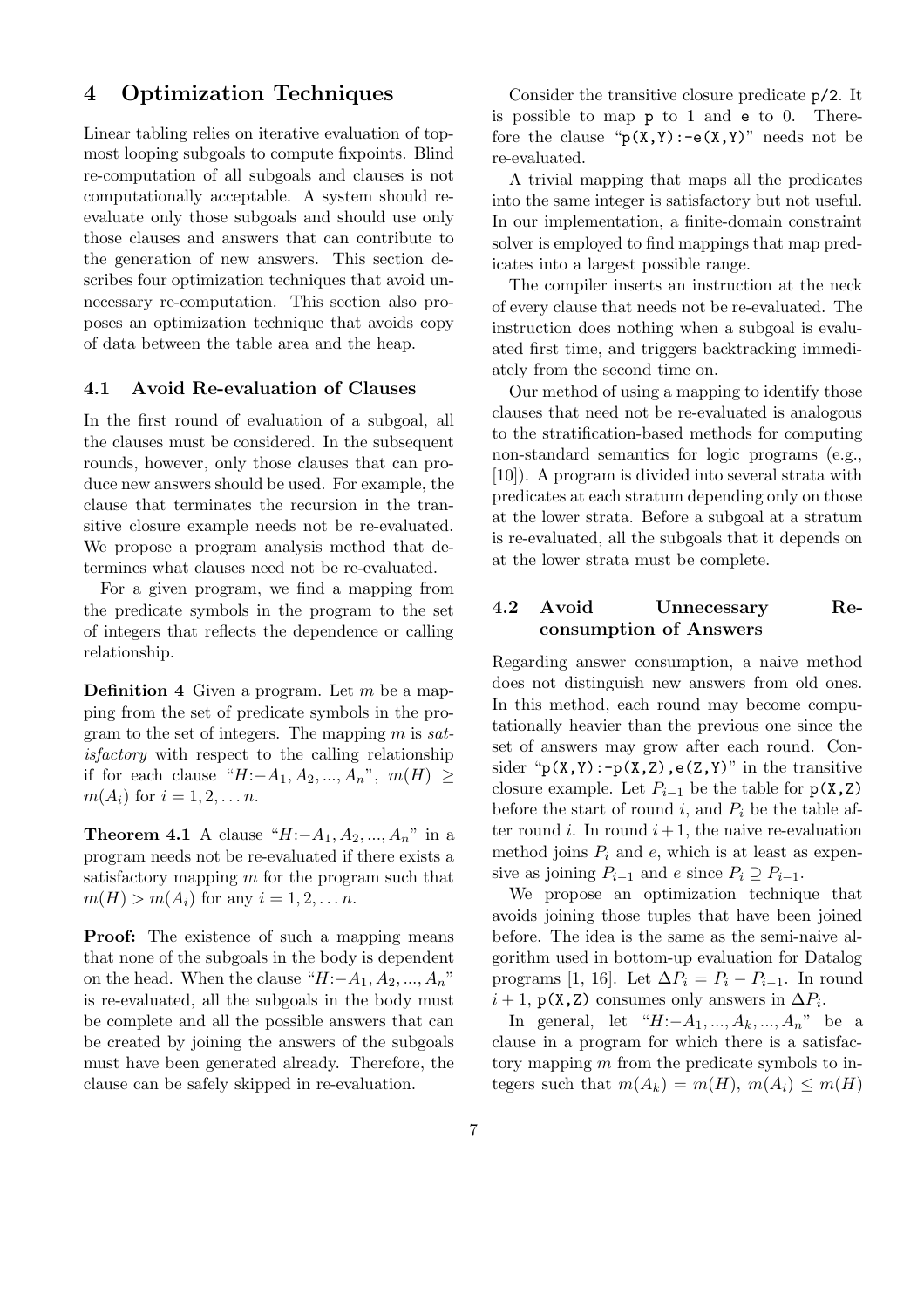for  $i < k$ , and  $m(A_i) < m(H)$  for  $i > k$ . In other words,  $A_k$  is the last subgoal in the body that is mapped into the same stratum as the head. Thus, when the clause is re-executed on the subgoal  $H$ , all the subgoals to the right of  $A_k$  that have occurred in early rounds must be already complete. For each combination of the answers of  $A_1, \dots,$  and  $A_{k-1}$ , if the combination does not contain any new answers then  $A_k$  should consume new answers only in re-evaluation.

In general, it is difficult to know whether a combination of answers contains new answers, especially when some of the predicates are not tabled. Currently, this optimization is done only on linear clauses where each clause has exactly one subgoal in the body mapped into the same stratum as the head.

In order to incorporate this idea into linear tabling, we use three pointers in each subgoal entry: the first one points to the very beginning of the answer table, the second one points to the beginning of the new answers generated in the previous round, and the third one points to the end of the new answers. After each round, the two pointers pointing to the region of new answers are reset accordingly. This representation allows for retrieval of only new answers for a subgoal produced in the previous round.

#### 4.3 Auto-tabling

The previous optimization technique in part mimics the behavior of the semi-naive algorithm [1] through chronological backtracking. It avoids reproduction of some answers in re-evaluation that have already been generated. Nevertheless, it does not achieve the full effect of the semi-naive algorithm. Recall the clause " $H:-A_1, ..., A_k, ..., A_n$ ". The join of  $A_1, \dots$ , and  $A_{k-1}$  is done every time H is re-evaluated. If  $m(A_k) = m(H)$  and  $m(A_i)$  $m(H)$  for  $i < k$ , i.e., all the subgoals to the left of  $A_k$  have been completely evaluated when H is re-evaluated, the join should be done only once.

Auto-tabling is an optimization technique that avoids re-computation of joins. The compiler replaces the subgoals  $A_1$ ,  $\cdots$ , and  $A_{k-1}$  with a dummy predicate call and tables the dummy predicate. If there is just one subgoal to the left of

 $A_k$ , then the compiler tables the subgoal instead of introducing a dummy predicate. With the optimization technique described in 4.1, the dummy predicate call is never re-evaluated and thus the join of the subgoals of  $A_1, \dots$ , and  $A_{k-1}$  is computed only once for each subgoal of  $H^3$ .

Notice that the effect of the semi-naive algorithm is not fully achieved even with auto-tabling. For example, even if there is no new answer available for  $A_k$ , the answers of the subgoals  $A_1, \dots, A_k$  $A_{k-1}$  are still enumerated.

#### 4.4 Avoid Re-evaluation of Subgoals

Certain subgoals need not be re-evaluated at all. For a subgoal, if no loop is involved in its evaluation then it needs not be re-evaluated. The following technique avoids re-evaluation of some looping subgoals.

Theorem 4.2 In each round of evaluation of a top-most looping subgoal, each subgoal needs to be evaluated only once.

Proof: If evaluating a subgoal produces some new answers then the top-most looping subgoal will be re-evaluated and the subgoal will be re-evaluated as well<sup>4</sup> . If evaluating a subgoal does not produce any new answer, then evaluating it again is just a waste. Therefore, this optimization technique is safe.

This optimization technique is especially effective for mutually recursive programs where variant subgoals occur in different branches. Consider the following example:

 $p(X, Y)$ : -q(X,Y).  $p(X,Y):-q(X,Z),r(Z,Y)$ .  $p(X,Y):-q(X,U),r(U,V),s(V,Y).$ ...

<sup>3</sup> In the real implementation, the subgoals are tabled rather than the results from their join. In this way, the subgoals need not be re-evaluated but the join of their answers needs be re-computed.

<sup>&</sup>lt;sup>4</sup>Note that for a top-most looping subgoal  $A$ , if another inter-dependent looping subgoal  $A'$  occurs in a round of evaluation of  $A$ , then  $A'$  must also occur in the subsequent rounds of evaluation of A. This is still true with the optimization techniques on clauses and answers.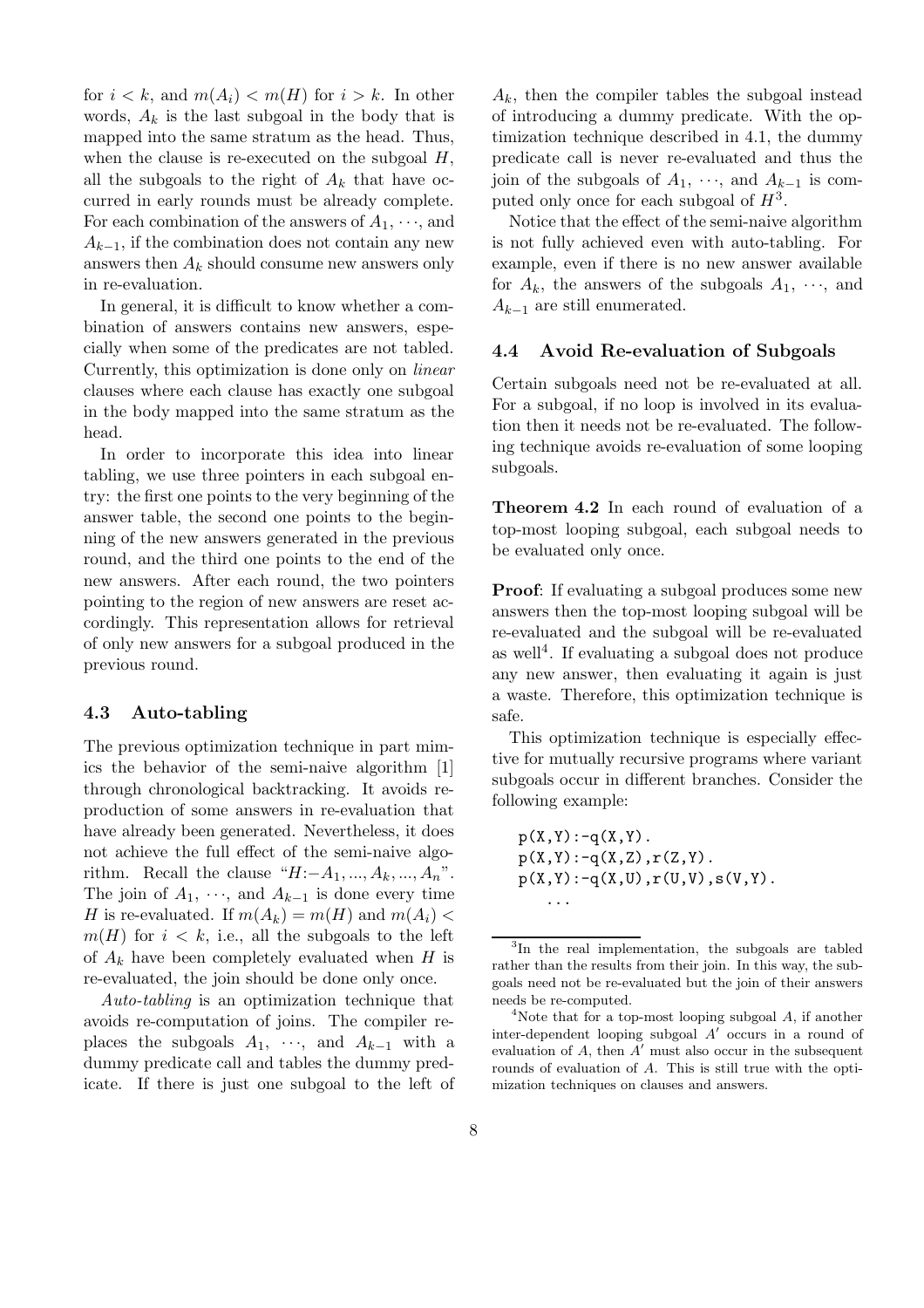$$
q(X,Y):-p(X,Y).
$$

...

The two predicates p and q are mutually recursive. In the evaluation of the subgoal  $p(a,X)$ , there are several variants of  $q(a,X)$  occurring in different branches of the tree. Only the first occurrence should be re-evaluated and the rest should be resolved by using answers only.

### 4.5 Avoid Copy

The organization of tables is an orthogonal but important issue. For each tabled subgoal, a check is made to see whether the subgoal has been registered in the table. If not, a copy of it is made into the table. Tabled goals may share data and the shared part should be copied once in all rather than once for every new subgoal.

Consider, for example, the following predicate:

```
visit([]).
visit([X|Xs]):-do_something(X),
    visit(Xs).
```
For a list L of size n, the subgoal visit(L) spawns n subgoals. If all the subgoals were copied independently, then  $O(n^2)$  table space would be needed.

An improvement is to reset each argument of a tabled subgoal to the copy in the table if the argument is ground. In this way, ground terms that are shared by tabled subgoals are copied only once. For the subgoal visit([a,b,c]), the constant [a,b,c] is copied to the table, and the argument becomes a reference to the copy. When the next subgoal visit([b,c]) is generated, [b,c], which is a part of  $[a,b,c]$ , needs not be copied again since it resides in the table already.

# 5 Performance Evaluation

The tabling method and the optimization techniques have been implemented in B-Prolog 6.4. Table 1 evaluates the effectiveness of the optimization techniques on a set of benchmarks: nrev is the naive reverse program where the two predicates are tabled, tcl and tcr are, respectively, the left-recursive and the right-recursive definitions of

Table 1: Effectiveness of the optimization techniques (CPU time).

| program      | all | $-clause$ | $-answer$ | $-subgoal$ | $-copy$ | $-auto$ |
|--------------|-----|-----------|-----------|------------|---------|---------|
| nrev         |     | 0.99      | 0.99      | 0.99       | 1.16    | 0.99    |
| tcl          | 1   | 1.04      | 1.98      | 1.02       | 1.00    | 0.72    |
| $_{\rm tcr}$ | 1   | 1.03      | 1.34      | >100       | 1.00    | 0.79    |
| sg           | 1   | 1.00      | 1.35      | >100       | 1.00    | 7.37    |
| $CS$ O       |     | 1.01      | 1.05      | 0.98       | 0.99    | 3.44    |
| cs r         |     | 1.03      | 1.07      | 1.03       | 1.00    | 4.93    |
| gabriel      |     | 1.02      | 1.06      | 1.01       | 1.00    | 4.84    |
| read         | 1   | 1.02      | 1.04      | 8.34       | 0.99    | 4.57    |
| peep         |     | 1.06      | 1.09      | 1.10       | 0.99    | 6.35    |
| $_{\rm atr}$ |     | 1.00      | 0.68      | >100       | 1.06    | 3.73    |
| $<$ mean $>$ |     | 1.02      | 1.16      |            | 1.02    | 3.77    |

the transitive closure of a relation, sg defines the same-generation relation of a graph, the next five programs are program analyzers taken from [5], and the last program atr is a parser for a natural language defined by a grammar of over 860 rules [17]. The benchmarks are available from probp.com/bench.tar.gz. The column all denotes the time taken by the version that incorporates all the optimization techniques, and each of the subsequent columns denotes the relative time taken by a version in which one of the optimization techniques is missing: in  $-clause$  all clauses are considered in re-computation; in −answer new and old answers are treated equally; in −subgoal a subgoal can be re-evaluated multiple times in each round of re-evaluation of a top-most looping subgoal; in  $-copy$  arguments of tabled calls are copied independently; and in −auto no predicates are tabled except for the ones declared in the program. The measurement was made on a Windows XP machine with 1.7GHz CPU and 760M RAM.

Amongst the optimization techniques, the technique subgoal is the most important one. Without it, tcr, sg and atr would not end in a reasonable amount of time. The technique auto is the next most effective one. It speeds up sg by 7 times. The technique *clause* contributes slightly to the speed-up. This result can be interpreted as follows. For subgoals that do not involve any loops, they are not re-evaluated at all and thus this technique does not contribute anything. For subgoals that do involve loops, looping clauses dominate the execution time. Notice that it is possible to build a program for which this technique is arbitrarily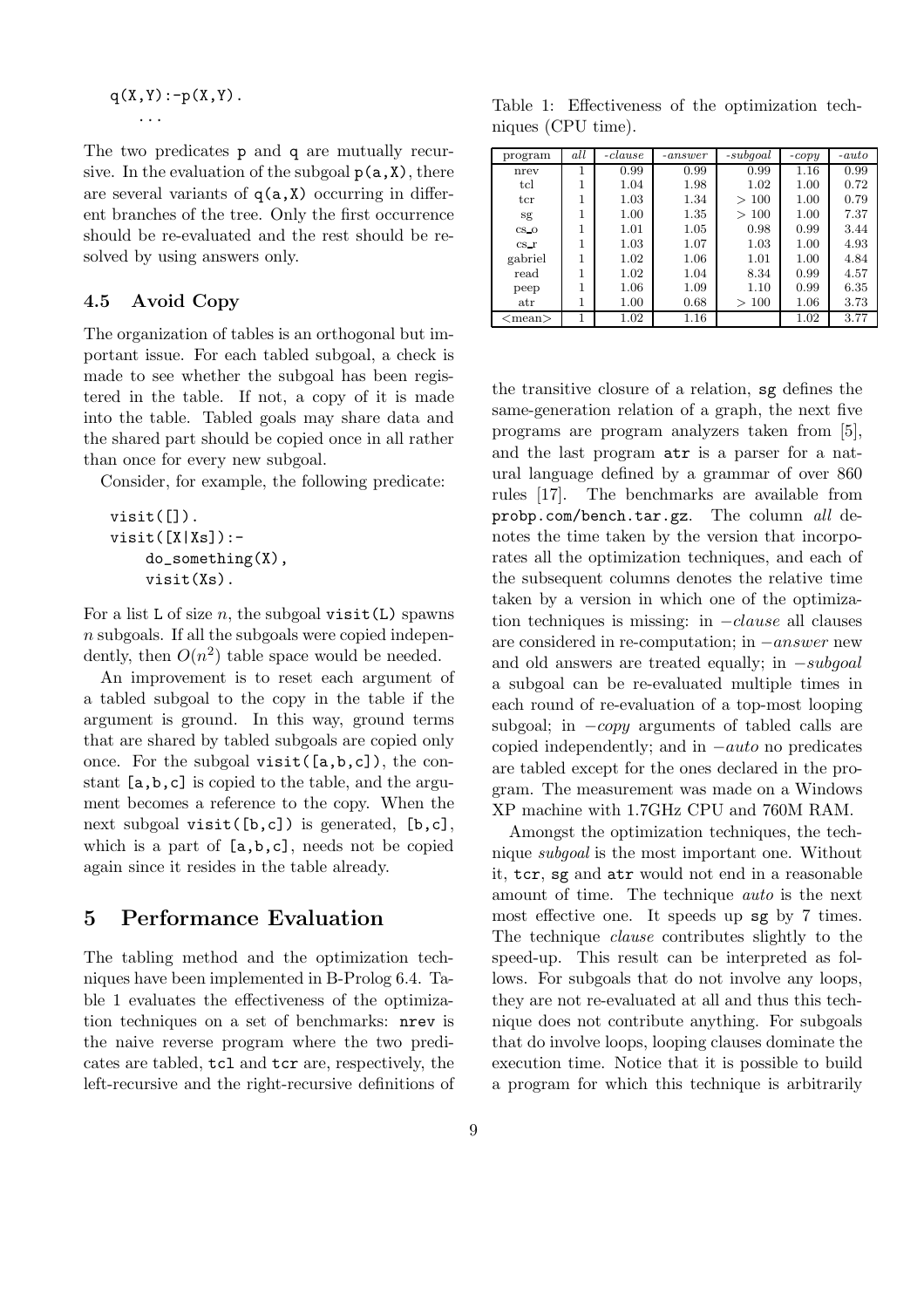effective. The technique answer is most effective for the Datalog programs. The slow-down of atr may be caused by incremental consumption of answers: a new answer produced in a round is not consumed until the next round and thus it may need more rounds to reach a fixpoint. The optimization technique copy is effective for nrev and atr but not for the others.

Amongst the programs, nrev is the only program that runs without use of tabling. The comparison of the two modes shows that using tabling slows the program down by 29 times. This result reveals that a large portion of the execution time is spent on the table primitives and the speed of Prolog is almost irrelevant.

Table 2 compares the CPU times required by B-Prolog (BP) and XSB (version 2.5) to run the benchmarks on two platforms: XP and Linux. For XSB the default setting is used. BP compares favorably well with XSB in speed for the benchmark set. BP is over 10 times as fast as XSB for nrev and sg, 2 to 3 times as fast for the program analyzers, and twice as fast for the ATR language parser. The only programs for which BP is slower are the two Datalog programs tcl and tcr. The slow-down is caused by the overhead of auto-tabling adopted in BP (see Table 1).

It is unclear why there is such a gap in speed between XSB and BP for nrev. The gap may be due to the difference in the handling of ground and structured terms in the two systems. XSB consumes 14 times more table space than BP for this program (see Table 3). For sg, the gap between XSB and BP is mainly attributed to the auto-tabling optimization adopted in BP (see Table 1).

Several other Prolog systems support tabling now. Yap adopts the same tabling mechanism as XSB and is about twice as fast as XSB for a different set of benchmarks [12]. TALS [7] is several times slower than XSB. The early version of B-Prolog  $[21]$ <sup>5</sup> is 2-3 times slower than XSB for the program analyzers.

Table 3 compares the amounts of space required by BP and XSB to run the benchmarks. In BP, the

Table 2: BP vs. XSB (CPU time).

| program      | BP | <b>XSB</b> |       |  |
|--------------|----|------------|-------|--|
|              |    |            | Linux |  |
| nrev         | 1  | 11.41      | 9.34  |  |
| tcl          | 1  | 0.91       | 0.44  |  |
| ter          | 1  | 1.03       | 0.71  |  |
| Sg           | 1  | 15.55      | 11.70 |  |
| $CS_0$       | 1  | 2.30       | 1.63  |  |
| $cs_1$       | 1  | 3.88       | 2.80  |  |
| gabriel      | 1  | 2.83       | 2.24  |  |
| read         | 1  | 2.33       | 1.68  |  |
| peep         | 1  | 3.12       | 2.07  |  |
| $_{\rm atr}$ | 1  | 1.87       | 2.13  |  |

Table 3: BP vs. XSB (Space).

| program         | ВP        | ВP        | XSB   |       |       |
|-----------------|-----------|-----------|-------|-------|-------|
|                 | (default) | (no auto) | Stack | Table | Total |
| nrev            |           | 1.00      | 1.73  | 14.73 | 14.52 |
| tcl             |           | 0.31      | 1.16  | 0.37  | 0.37  |
| $_{\rm tcr}$    |           | 0.40      | 29.40 | 0.46  | 0.81  |
| sg              |           | 0.36      | 20.27 | 0.46  | 0.88  |
| $CS$ O          |           | 0.05      | 0.81  | 0.11  | 0.13  |
| cs <sub>r</sub> |           | 0.05      | 0.97  | 0.11  | 0.13  |
| gabriel         |           | 0.09      | 3.10  | 0.17  | 0.32  |
| $_{\rm read}$   |           | 0.09      | 15.05 | 0.16  | 0.52  |
| peep            |           | 0.05      | 3.51  | 0.10  | 0.18  |
| $_{\rm atr}$    |           | 0.46      | 36.78 | 3.08  | 3.54  |

user can disable auto-tabling by setting the flag auto table optimization to off. Auto-tabling is enabled by default. The column BP (no-auto) shows the relative amount of table space required by BP when auto-tabling is disabled. The column  $XSB$  shows the relative amounts of stack  $6$ , table, and total spaces required by XSB. BP consumes an order of magnitude less stack space for four of the programs: tcr, sg, read, and atr. For the program analyzers, BP (default) consumes nearly 5 to 10 times more table space than XSB. This is because auto-tabling tables some extra predicates.

# 6 Discussion

There are three different approaches to tabling, namely OLDT [15, 13], CAT [4], and linear tabling

<sup>5</sup>This version is not compared here because it fails to run the ATR parser successfully.

 ${}^{6}$ The total of local, global, choice point, trail, and SLG completion stack spaces for XSB, and the total of control, heap, and trail stack spaces for BP.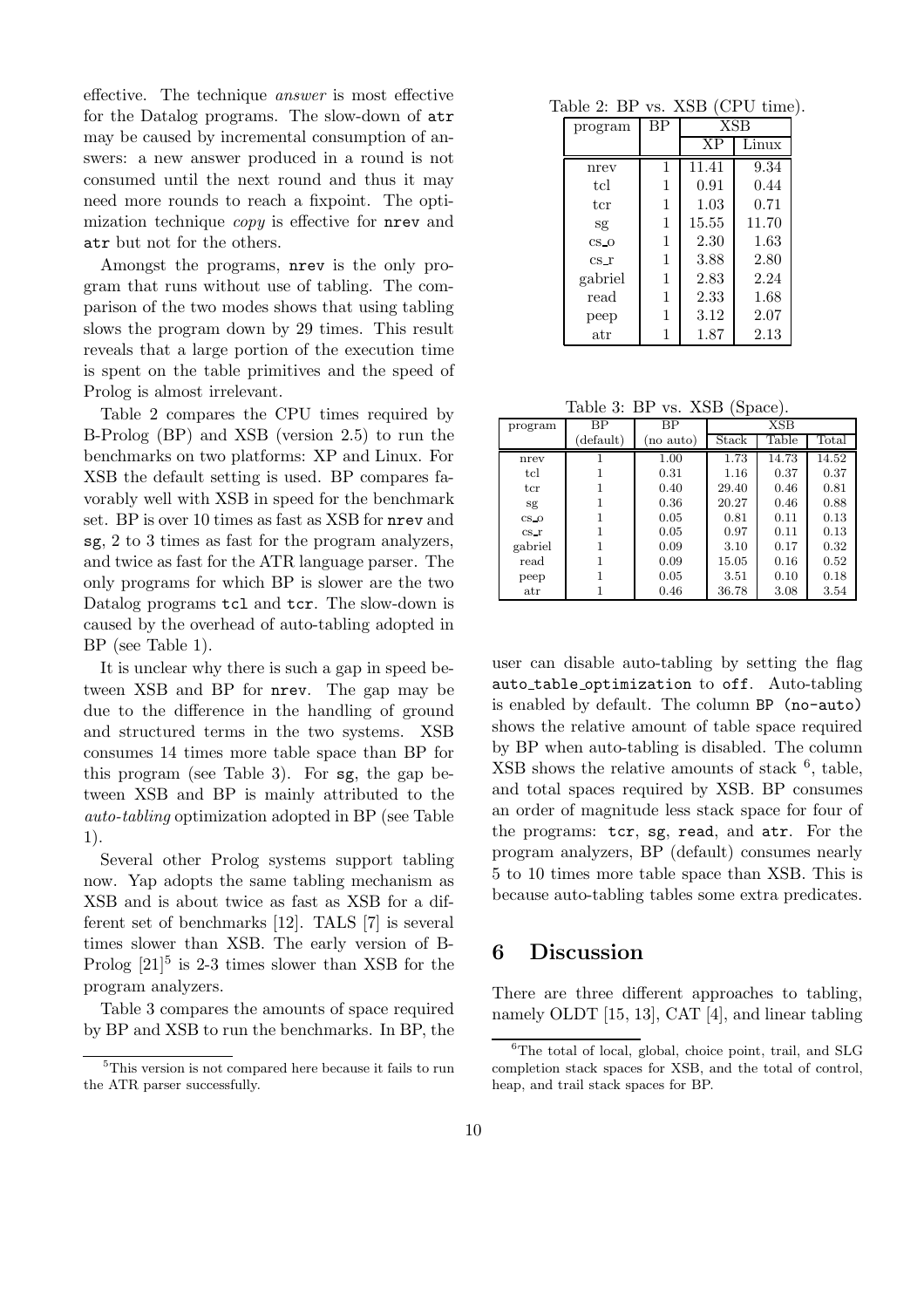$[14, 21, 7]^7$ . These three approaches differ in the handling of consumers. In OLDT, a consumer fails after it exhausts all the existing answers but its state is preserved by freezing the stack so that it can be reactivated after new answers are generated. The CAT approach does not freeze the stack but instead copies the stack segments between the consumer and its producer into a separate area so that backtracking can be done normally. The saved state is reinstalled after a new answer is generated. CHAT [5] is a hybrid approach that combines OLDT and CAT. Linear tabling relies on iterative computation of looping subgoals to compute fixpoints. Linear tabling is arguably the easiest method to implement since no effort is needed to preserve states of consumers. It is also the most space-efficient method since no extra space is needed to save states of consumers. Nevertheless, linear tabling without optimization could be computationally more expensive than the other two methods.

Our linear tabling method employs the following strategies: (1) followers consume answers only; (2) pioneers consume answers lazily: for top-most looping subgoals answer consumption is postponed until they are complete and for other pioneers answer consumption is postponed until all the clauses are tried; (3) re-evaluation starts at top-most looping subgoals.

Other strategies are possible. A follower can be resolved by using the alternative clauses of its pioneer after the answers are exhausted. In [21], this strategy is called stealing choice points. This strategy is abandoned since it is not as space efficient as the strategy of failing followers. While a follower produces answers by using its pioneer's alternative clauses, the subgoals in the loop between the pioneer and the follower are preserved. Moreover, stealing choice points is not amenable to some of the optimization techniques.

A pioneer can consume an answer right after the answer is added into the table.This strategy is adopted in TALS [7]. This strategy entails that  $memo(A)$  succeeds after A is added into the table.

This eager consumption strategy is not as space efficient as the lazy consumption strategy adopted in our method. For example, when the subgoal  $p(Y)$  is encountered in the goal " $p(X)$ ,  $p(Y)$ ", the subtree for  $p(X)$  has been explored completely and thus needs not be saved for backtracking. Another advantage of the lazy consumption strategy is that the ancestor relationship needs not be tested at runtime. For a tabled subgoal  $C$  whose state is incomplete, if a variant  $A$  of  $C$  has been encountered before, then  $A$  must be an ancestor of  $C$ . The two consumption strategies have been compared in the context of OLDT [6] as two scheduling strategies. The lazy strategy was found in OLDT to consume significantly less space than the eager strategy for some programs.

The lazy consumption strategy is suited for finding all answers. For certain applications such as planning it is unreasonable to find all answers either because the set is infinite or because only one answer is needed. For these applications the eager consumption strategy should be more effective. Another disadvantage of the lazy consumption strategy is that the cut operator cannot be handled as nicely as under the eager consumption strategy. The goal " $p(X), q(X)$ " produces all the answers for  $p(X)$  even though only one is needed.

The set of optimization techniques proposed in this paper is not complete and some of the techniques should be extended and evaluated from other perspectives. For example, it is possible to avoid re-evaluating non-looping clauses with some bookkeeping at runtime [14, 7]. A through comparison of this approach with our program analysis based approach is worthwhile. Another challenging question that needs to be answered is whether it is possible to find a set of optimization techniques that achieves the full effect of the semi-naive algorithm without imposing much overhead on space.

# 7 Concluding Remarks

Early implementations of linear tabling were several times slower than XSB. This paper demonstrates for the first time that linear tabling with optimization is as competitive as OLDT in terms of not only space but also time efficiency. The full

 ${}^{7}$ Guo and Gupta's DRA method [7] shares the same idea as linear tabling in the use of iterative computation of looing subgoals to compute fixpoints.